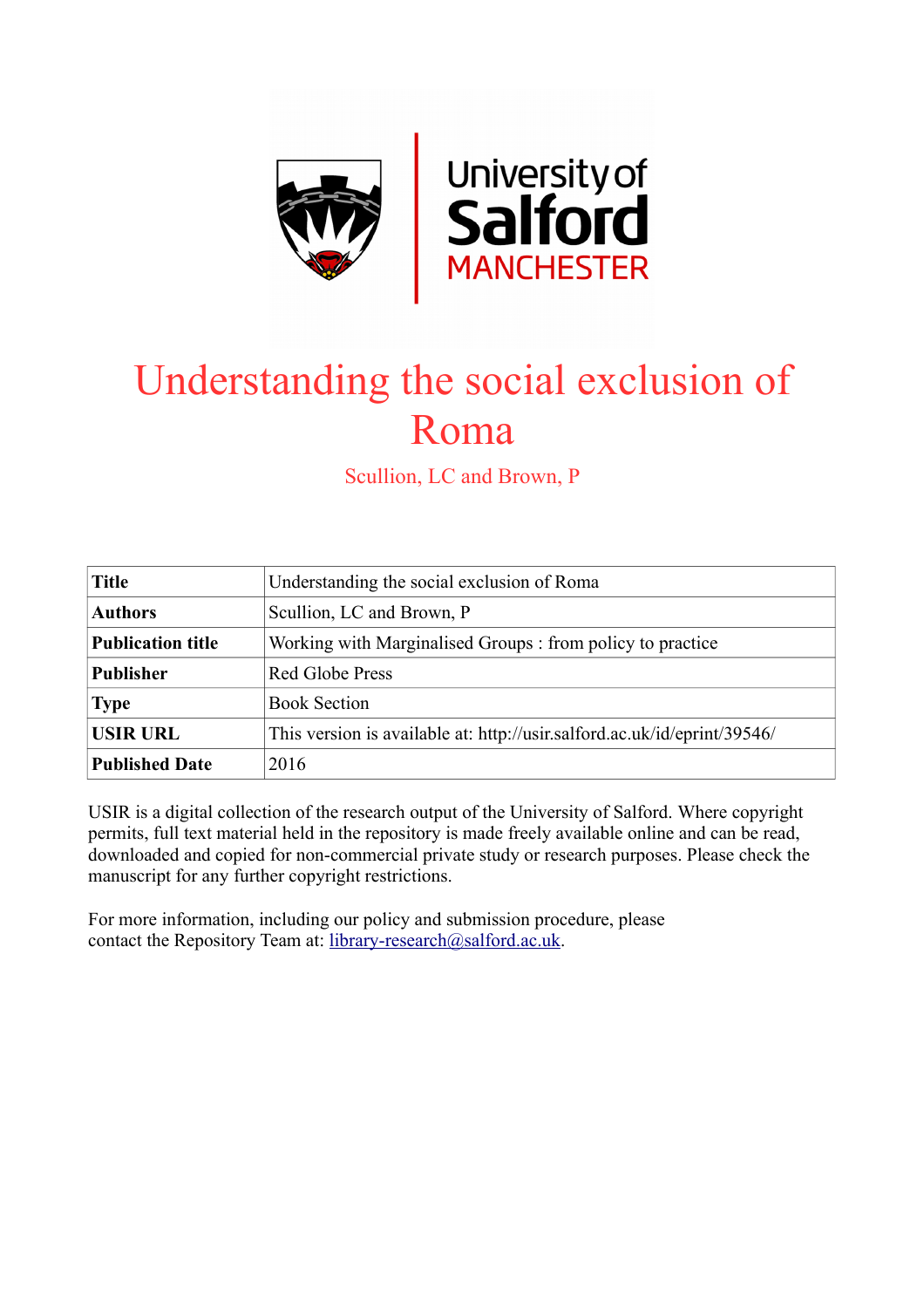# **Understanding the social exclusion of Roma**

## **Lisa Scullion and Philip Brown**

#### **Overview**

- Roma are recognised as one of the most socially excluded communities across contemporary Europe.
- There are a range of structural and cultural barriers impacting on health outcomes, educational attainment, employment, housing and social welfare.
- Policy and practice has increasingly focused on addressing the exclusion of Roma at a European and national level; however, many initiatives do not offer long term solutions.
- Future approaches to Roma inclusion need to ensure the involvement of Roma in their development and implementation.

### **Introduction**

Roma are recognised as one of the European Union's (EU's) largest minority ethnic groups, with estimates that there are more than 10 million Roma residing across the EU (Council of Europe, CoE, 2011; European Commission, EC, 2012). Despite a commitment at a European level to address the continuing disadvantage of Roma, and the development of a number of policy initiatives, entrenched disadvantage, discrimination, prejudice and exclusion remain defining features in the lives of many Roma (Amnesty International, 2011; CoE, 2011b; EC, 2011). Indeed, it is widely acknowledged that Roma are one of the most socially excluded communities across contemporary Europe (Amnesty International, 2011; Bartlett, Benini, and Gordon, 2011; CoE, 2011b; EC, 2011; ERIO, 2010).

The chapter begins by defining and clarifying our use of the term Roma and the concept of social exclusion. We then outline some of the key characteristics of the exclusion of Roma, with reference to the specific policy areas of housing, health, education and employment. We provide a discussion of the European and UK policy context, before exploring what is currently known about Roma communities who have migrated to the UK. The discussion includes a case study of a mediation project aimed at increasing interactions between Roma and non Roma communities. Finally, the chapter concludes by highlighting the issues that need considering in order to continue to address the exclusion of Roma.

# **Defining Roma**

The term 'Roma', first chosen at the inaugural World Romani Congress held in London in 1971, is now widely accepted across the European Union (EU) as a generic and pragmatic term to describe a diverse range of communities. Members of these communities can differ in many significant linguistic and cultural ways and include people who identify themselves as Roma, Sinti and Kale, whose ancestors originate from northern India. Similarly, it can also include other indigenous groups in countries across the EU such as Gypsies and Travellers resident in Ireland and the UK, and Yenish communities living in Switzerland and France, who do not routinely see themselves as part of the Roma community (CoE, 2011a). As such, "'the Roma' are a particularly difficult social group to conceptualise accurately" (Kovats, 2001: 7-8) due to the complexities associated with identities which are bounded up in culture, time, practices, ethnicity, language, national identifications and so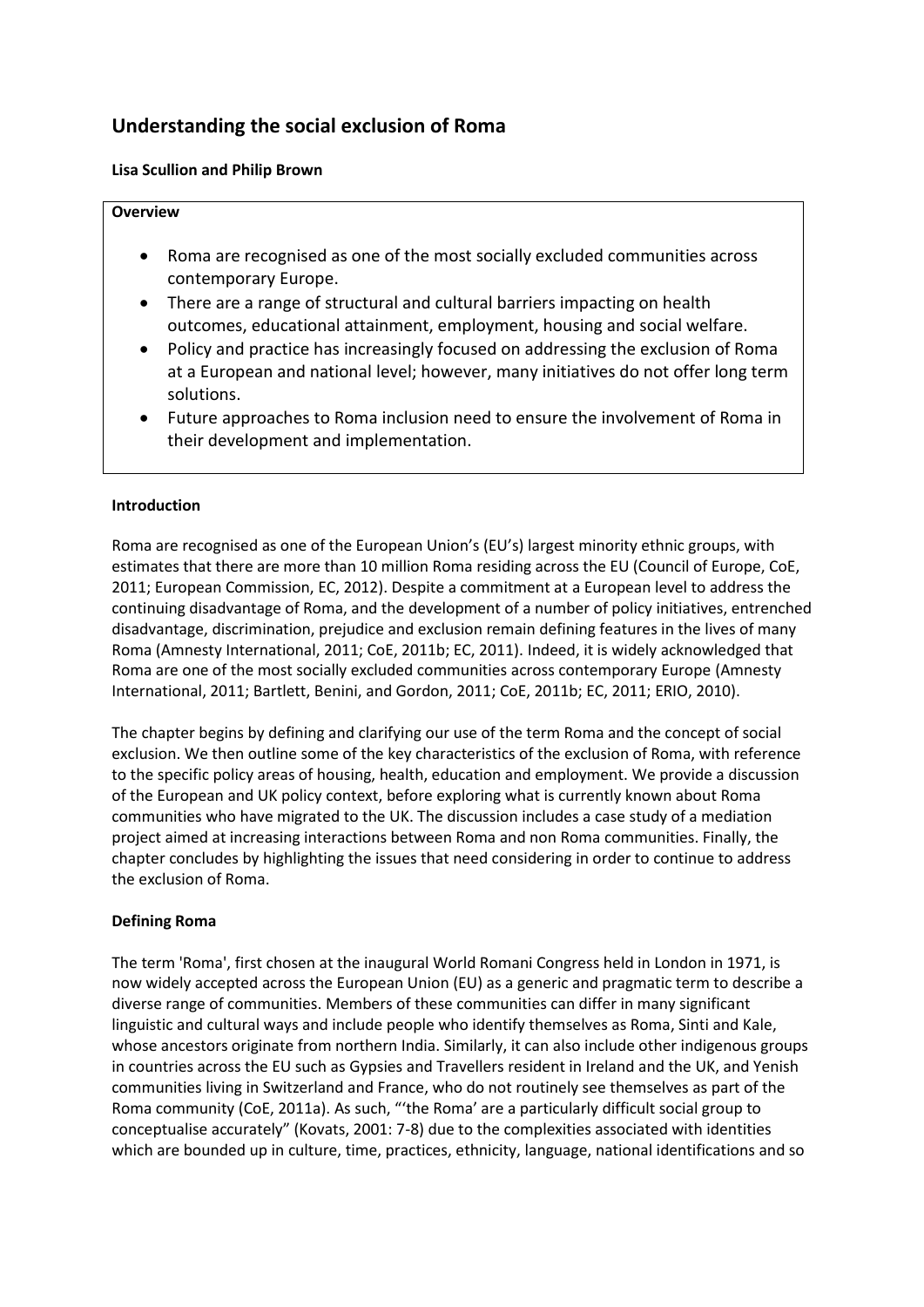on. Indeed, for some commentators, using a homogenising label of Roma is problematic, particularly when such definitions are used for policy purposes (Matras, 2013).

While we recognise that the term 'Roma' is disputed, and acknowledge that debates around the conceptualisation of Roma are on-going, for the purpose of this chapter our discussions utilise the Council of Europe (CoE) definition, which uses the term 'Roma' to refer to:

Roma, Sinti, Kale and related groups in Europe, including Travellers and the Eastern groups (Dom and Lom), and covers the wide diversity of the groups concerned, including persons who identify themselves as Gypsies (CoE, 2006: 4).

However, with a UK policy and practice framework the use of the term Roma tends to refer to those populations who arrived in the UK from other countries, usually those within Central and Eastern Europe. Here, the term Gypsies, Roma and Travellers (GRT) is commonly used to encompass a diverse group which includes both Roma who have migrated to the UK and indigenous Gypsy and Traveller communities (often associated with caravan dwelling). There are broad similarities between UK Gypsy and Traveller populations and Roma communities a history of nomadism, and issues relating to generally poor health outcomes, educational attainment, and other indicators of social exclusion. However, there are also huge differences between these populations, not least relating to the fact that Roma in the UK are by and large migrants, and as such face similar issues to other newly arriving communities (e.g. language barriers, lack of understanding of UK systems, etc.). This chapter focuses specifically on those communities who are identified as 'Roma', and within the UK, this primarily relates to those who have migrated from Central and Eastern European (CEE) countries. In terms of UK Gypsy and Traveller communities; discussions of social exclusion relating to these populations can be found elsewhere (see, for example, Kenrick and Clark, 1999; Clark and Greenfields, 2006; Brown and Scullion, 2010).

#### **Reflection**

What issues come to mind when you see or hear the term Roma?

#### **The social exclusion of Roma: a 'European issue'**

Social exclusion is a much debated and highly contested concept within social science (see e.g. Room, 1995), but one that has become firmly embedded in the policy discourses of many European countries (Béland, 2007). Originating in France, the term is linked to the concept of citizenship which views:

[S]ociety as a status hierarchy comprising people bound together by rights and obligations that reflect, and are defined with respect to, a shared moral order. Exclusion is the state of detachment from this moral order and can be brought about by many factors, including limited income (Walker, 1995: 103).

While poverty is a key constituent of social exclusion, the concept of social exclusion has moved debates beyond an economic focus, to consider the ways in which "discrimination, chronic ill health, geographical location or cultural identification" (Hills et al., 2002: 6) may constrain individuals from effective participation in society. Indeed, a comprehensive review of disadvantage undertaken by UK academics defines social exclusion as: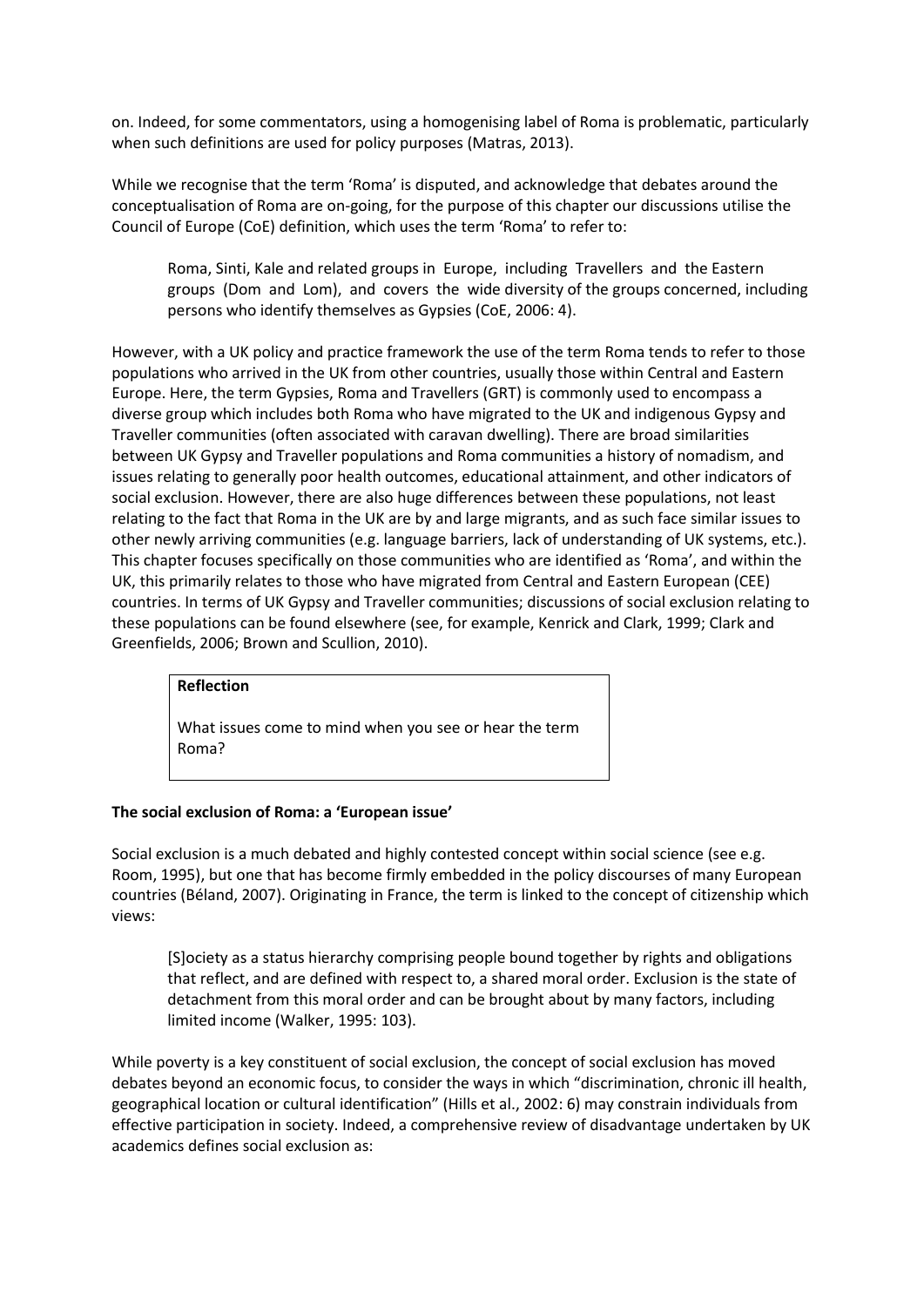A complex and multi-dimensional process. It involves the lack or denial of resources, rights, goods and services, and the inability to participate in the normal relationships and activities, available to the majority of people in a society, whether in economic, social, cultural or political arenas (Levitas et al. 2007: 9).

People who experience such exclusion "across more than one domain or dimension of disadvantage" (Levitas et al. 2007: 9) are regarded as suffering deep or severe social exclusion; a situation that many commentators agree is common for Roma communities across contemporary Europe (see e.g. Bartlett, Benini, and Gordon, 2011: ERIO, 2010). It is impossible to adequately understand the social exclusion experienced by 'migrant' Roma populations without first appreciating the context within which Roma have lived in their countries of origin. The following provides an overview of some of the issues and barriers Roma face across Europe in relation to four key policy areas: housing; health; education; and employment.

#### *Housing*

The accommodation of Roma, and issues related to the segregation occurring between Roma and non-Roma populations, are central to the concerns around social exclusion. Indeed, housing issues are often at the root of a variety of associated negative impacts in the lives of Roma. A review of housing provision in 15 European countries, for example, found clear evidence that Roma were particularly disadvantaged:

[Roma] suffer from a combination of neglect in terms of housing provision and control in terms of settlement. This is reflected in their housing circumstances, which are typically highly segregated, deprived and excluded from mainstream society (Phillips, 2010: 218).

Across Central and Eastern Europe a lack of adequate housing remains a pervasive issue for Roma. In Bulgaria, and Hungary, for example, many Roma live in segregated 'ghettos' or 'colonies', whilst in Slovakia 50% of Roma are reported as living in settlements - which lack basic service provision - on the outskirts of towns and villages (Molnár et al. 2011). There are also examples of walls being built between Roma settlements and the majority population to keep the two communities apart (European Roma Rights Centre, ERRC, 2010). In the UK some resentment and hostility towards Roma has been observed following EU expansion. This resentment led to specific consequences in Northern Ireland, for example, where Roma who had recently migrated there were forced out of their homes in 2009 following pressure from the local majority population (McGarry, 2011).

#### *Health*

Endemic poverty, poor housing conditions and a lack of basic amenities and sanitation in the locations in which many Roma live contribute to ill health among Roma populations across Europe. Indeed, "[for Roma ] life expectancy is in general 8-15 years lower and the mortality, infectious and chronic disease rates are much higher" (CoE, 2011b: 9). Such outcomes have many causes including: poverty, lack of access to health services, poor quality of health services in areas populated by Roma, and prejudice of health workers. Similarly, it is important to appreciate the intersection between culture and health. Romani culture encompasses different beliefs about health and medical care and often differences in treatments and procedures lead to confusion when the Roma seek health care and health care workers are unfamiliar with their culture (Vivian and Dundes, 2004: 88). In the UK specifically, practitioners in a study in Sheffield highlighted that the following health issues were being found amongst Roma communities: diabetes, heart disease, obesity, teenage pregnancy, nutritional deficiencies, neonatal issues relating to consanguinity, and Hepatitis A, B and C and TB, with Hepatitis and TB posing difficulties in relation to tracing and screening, particularly if the communities were mobile (Ratcliffe, 2011).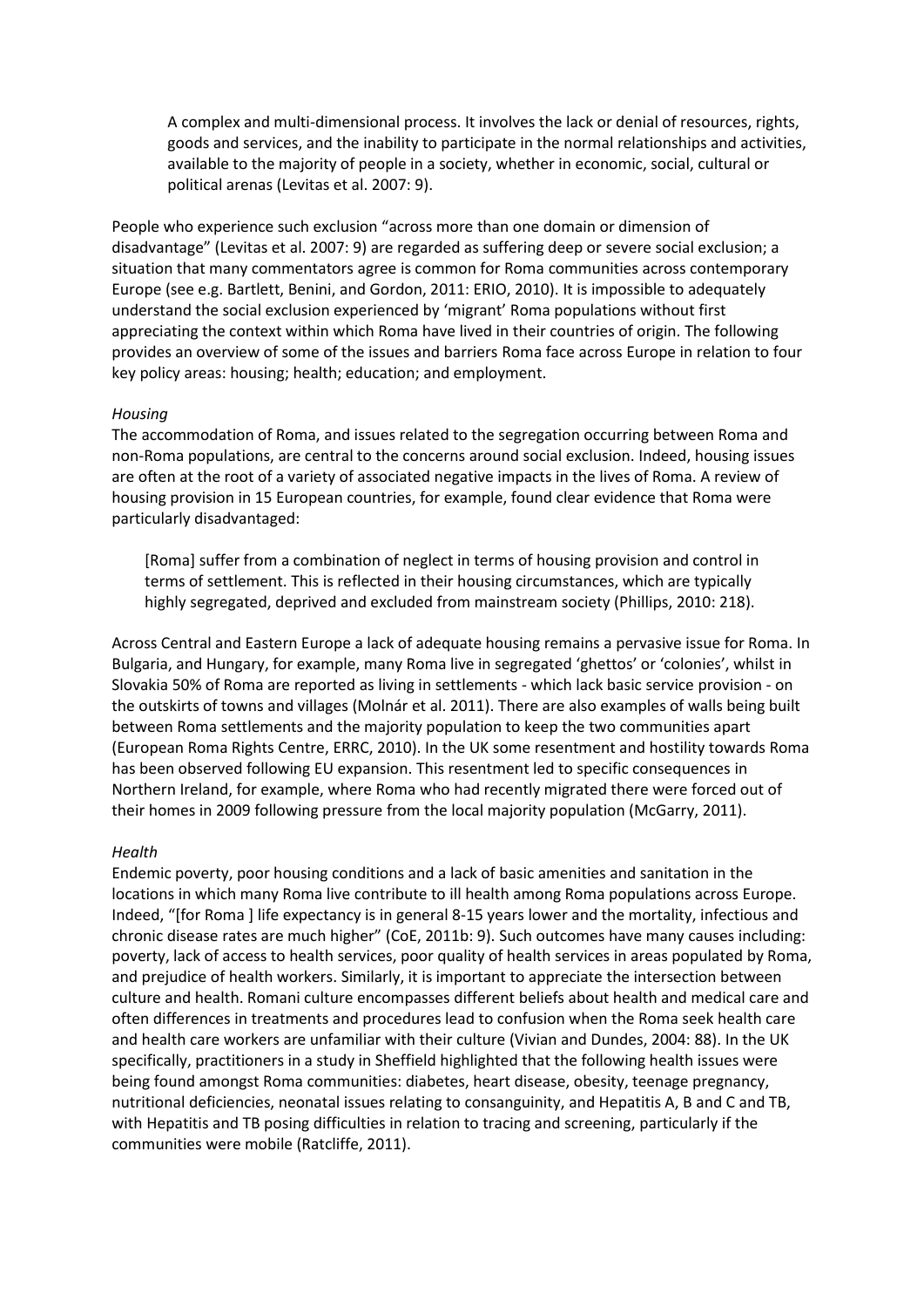#### **Reflection**

To what extent is the culture of Roma populations responsible for the social exclusion they face? To what extent are structural factors responsible?

#### *Education (and children)*

Evidence suggests that Roma children are a particularly disadvantaged group within an already marginalised population (Farkas, 2007). Some of the key – and widely acknowledged – issues facing Roma children include low levels of attendance at schools (particularly in relation to secondary education), and poor educational attainment compared to majority populations (Bartlett, Benini and Gordon, 2011; CoE, 2011a). As a result of "sporadic and unsystematic school attendance" (Symeou et al., 2009: 514), it is reported that illiteracy rates among Roma are often in excess of 50% (CoE, 2011b). The intersection between education and poverty has been highlighted as a key issue, with day-to-day survival underpinning the lives of many Roma (Scullion and Brown, 2013). As such, children are sometimes expected to contribute to the family income by themselves undertaking paid employment, or by looking after younger siblings so parents can work (ibid). Furthermore, in addition to residential segregation (highlighted above), it has emerged that educational segregation is 'systemic' in some European countries (see ERRC, 2004, 2011; Friedman et al., 2009; O'Nions, 2010; Ryder, Rostas and Taba, 2014). The ERRC (2004), for example, talks about three different types of segregation in relation to Roma: segregation in 'special' schools for children with developmental disabilities (often through direct placement i.e. without prior enrolment in mainstream schools); segregation within mainstream schools; and segregation in 'Ghetto schools'. Additionally, Roma children are significantly overrepresented in public care systems in many European countries.

#### **Reflection**

The separation of Roma children into different schools or classes remains a practice in certain places across Europe? Why do you think such an approach persists?

#### *Employment*

Paid employment levels for Roma vary across Europe but are routinely significantly lower than those of majority populations. A high level of discrimination against Roma jobseekers is also apparent in many settings (Bartlett, Benini, and Gordon, 2011; EC, 2011a). Recent research has characterised Roma employment in terms of horizontal and vertical segregation in the labour market, with segregation into low skilled, low paid and precarious/unstable employment, coupled with limited opportunities to progress (Scullion, Brown and Dwyer, 2014). Gender is also a feature of discussions around economic activity, with reports of higher levels of unemployment amongst Roma women, particularly young women (Pantea, 2014) and the view that gender barriers were more pronounced within the Roma community (Lajčáková, 2014). Furthermore, it has been acknowledged that increasing secondary education amongst Roma does not increase employment rates in the same way that it would for non Roma (ibid). Across Europe access to many unemployment benefits has become increasingly dependent on recipients accepting compulsory work or training opportunities (see Lødemel and Trickey, 2001). In some countries – for example Hungary and Slovakia - such work programmes are primarily undertaken by Roma. Some Roma have made use of their rights to free movement to escape endemic prejudice in their countries of origin and seek work in other European nations – including the UK (Scullion and Pemberton, 2010).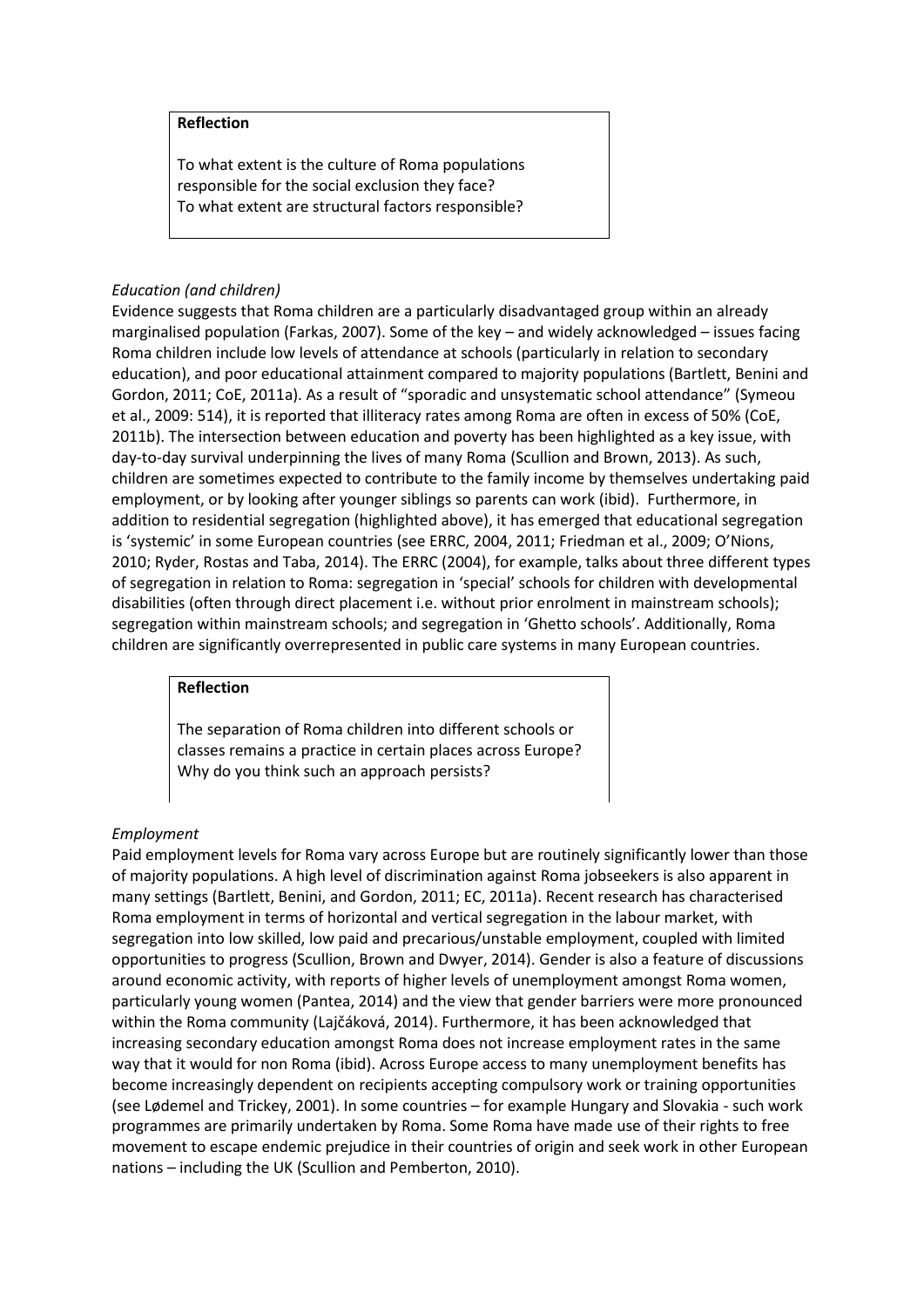# **Reflection**

What do you understand by the term social exclusion?

In what ways is social exclusion manifested for Roma communities?

In recognition of the pervasive and ongoing disadvantage and marginalisation of Roma highlighted above, the institutions of the European Union are openly involved – and have been for many years in a number of initiatives to improve the lives of Roma (Bartlett, Benini and Gordon, 2011; McGarry, 2011), with what some call a "Europeanization of Roma policy" (Vermeersch, 2011: 96). In 2008, a Commission Staff Working Document (CSWD) set in motion a series of steps that would lead to the development of, what was perceived as, a framework for a more effective implementation of policies to support Roma inclusion within each Member State of the EU (Commission of the European Communities, 2008). Consequently, in 2011, the European Commission published the *EU Framework for National Roma Integration Strategies up to 2020,* which called on all European Union Member States to prepare, or adapt, strategic documents to meet four key EU Roma integration goals: access to education, employment, healthcare and housing (referred to as National Roma Integration Strategies or NRIS), including 'targeted actions and sufficient funding (national, EU and other) to deliver' on the goals (European Commission, 2011: 4).

By March 2012, all European Union Member States had presented their NRIS, or a set of policy measures, in light of this EU Framework. These strategies varied depending on the size of the Roma population and the challenges that countries felt that they needed to address (European Commission, 2012). The NRIS were expected to be linked to overall social inclusion policies within individual countries to ensure *mainstreaming* of Roma inclusion rather than *separation*. Furthermore, it was stated that regional and local authorities had a key role to play, as they would be responsible for the implementation of integration strategies on the ground. Effective monitoring of performance against these strategies was encouraged as was the integral role of Roma civic society, and regional and local authorities in their design, implementation and evaluation.

However, it is recognised that progress has been slow (European Commission, 2014) with initiatives not always delivering intended outcomes or providing only short term solutions (Brown et al., 2014; 2015). Approaches across European countries vary, but broadly speaking they fall into two camps: *targeted schemes* (i.e. focusing specifically on Roma) or more *mainstream approaches*, with a broader focus (i.e. unemployed people, minority ethnic communities, etc.). What is clear is that, regardless of the approach, there is often a disconnect between the strategies that are put in place and their actual impact on the ground. The main reasons cited for the limited effectiveness of existing mechanisms are lack of political will, lack of strong partnerships and coordination mechanisms, but also an unwillingness to acknowledge the needs of Roma as an issue (European Commission, 2010). Furthermore, there are particular concerns around a lack of involvement of Roma in the consultation, development and implementation of initiatives (Brown et al., 2015).

Arguably, part of the challenge also relates to competing discourses around Roma exclusion. More specifically, Roma typically primarily emphasise *structural factors* such as poverty, discrimination and racism and describe the negative impact that these issues have on their daily lives (Brown, Dwyer and Scullion, 2013: 54). On the other hand non Roma (including some of those responsible for the development and implementation of policy and various services) often view the social exclusion of Roma as "being rooted in the dysfunctional behaviour or culture of Roma themselves" (ibid: 54).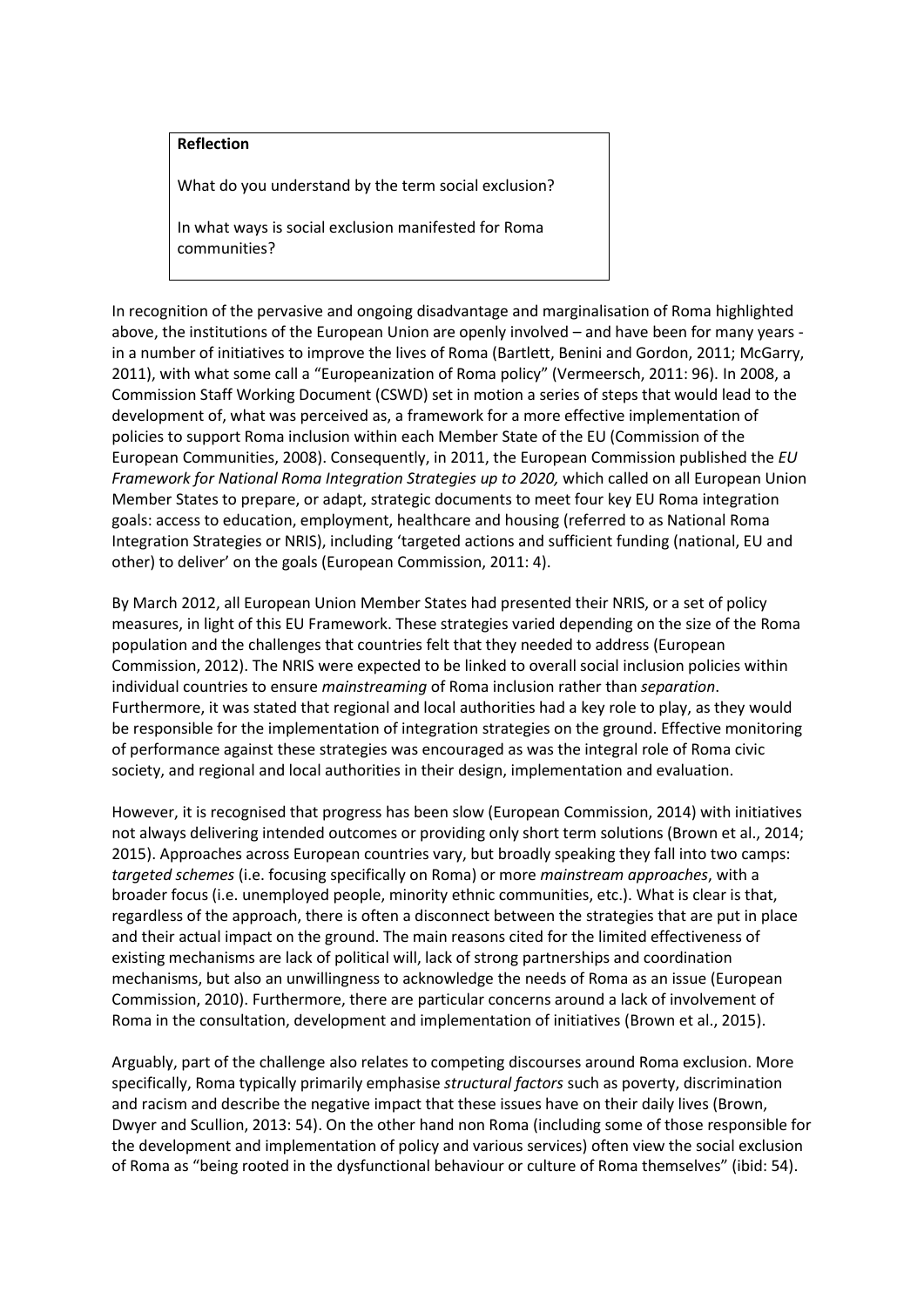Indeed, racisms (see Husband, 1987), that use individual, physical and/or collective cultural differences between communities to legitimise discriminatory practices are important issues that need to be considered in relation to the ongoing exclusion of Roma.

#### **Reflection**

How might competing discourses on the social exclusion of Roma impact on the policies and initiatives that are developed?

# **Roma in the UK**

Roma migration to the UK has a long standing history in but has been a continuing feature making up the tapestry of migration flows since 1945 (Horton and Grayson, 2008). However, since 1989, the number of Roma migrating from Central and Eastern Europe (CEE) has steadily increased (Poole, 2010). During the 1990s and early 2000, a number of Roma came to the UK seeking asylum. However, the accession of a number of CEE migrants into the EU led to freedom of movement within EU borders to Roma communities (Poole, 2010). Consequently, those who were once 'forced' migrants were deemed 'voluntary' migrants. Some commentators suggest, however, that Roma still fall into a 'grey area' between 'forced' and voluntary' migration:

[G]iven the ongoing infringements of Roma rights in CEE, it is not unreasonable to view the Roma as a group that continue to be 'pushed' abroad as much as being 'pulled' (Poole, 2010: 251).

Although there are widely acknowledged difficulties in enumerating Roma populations (Clark, 1998), research suggested that as of 2013 there were around 200,000 Roma are living across the UK (Brown, Martin and Scullion, 2013; 2014). The most numerous nationalities of Roma in the UK are suggested to be Czech, Slovak and Romanian Roma, with the largest populations in cities across the North of England, East Midlands, Kent, north and east London (European Dialogue, 2009: 38), with groupings in Glasgow (Scotland), Cardiff (Wales) and Belfast (Northern Ireland) (Craig, 2011). Settlement patterns often reflect areas where Roma have been asylum seekers in the past, or where they have existing contacts (European Dialogue, 2009).

A survey carried out by European Dialogue (2009) with Roma living in different areas of England highlighted that Roma have been moving to England because they experience relatively low levels of discrimination here. Indeed, some respondents said they felt proud of their identity for the first time in their lives (European Dialogue, 2009: 7). This survey (involving 104 Roma across ten different locations) found that work was a key motivation for migration, with 58.7 % indicating they had moved to England due to greater employment opportunities. Following employment, the main reasons cited were 'a better life for children' (22.1%) and 'discrimination in country of origin' (15.4%). The majority of those surveyed (97.1%) said that their life had improved since coming to England; however, the report raises the question as to whether or not Roma have low expectations due to their experiences in their home countries (see European Dialogue, 2009: 7-8).

# *Issues for policy and practice*

Within the UK, policy makers and practitioners have often conflated the issue of Roma in the UK with discussions around UK Gypsy and Traveller population. At a central Government level, there has been limited commitment to producing a specific National Roma Integration Strategy (NRIS) in line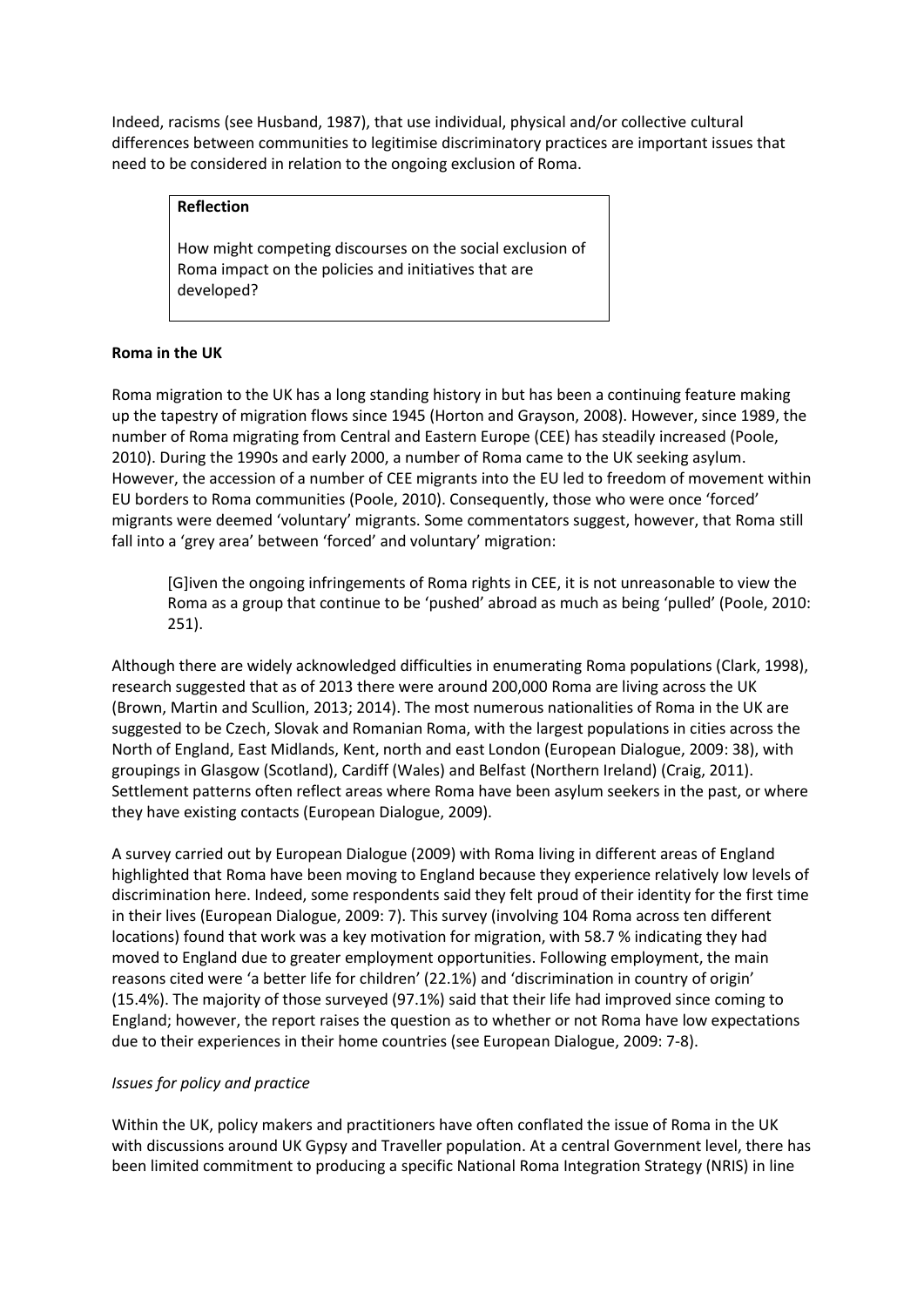with the majority other European countries. Instead outlining a series of steps the government was taking around greater inclusion towards Gypsy and Traveller populations which only focussed on Roma arriving from overseas when these issues overlapped with education (Department for Communities and Local Government, 2012; ).

Given this 'policy vacuum', it is argued that local agencies have had to adopt their own approaches to Roma inclusion, often largely driven by their current approach to other minority ethnic communities (including UK Gypsies and Travellers) (Craig, 2011: 23). As highlighted previously, while it is recognised that there are similarities between indigenous Gypsy and Traveller populations and migrant Roma communities, there are also considerable differences relating to language barriers, lack of understanding of UK systems, and the degree to which Roma have experienced extreme financial hardship, discrimination and exclusion in their home countries. Indeed, recognising the wider home country experiences of Roma is vital to understanding their engagement with service areas in the UK. Such issues are sometimes compounded by the concentration of Roma in particular geographical areas, with very little contact with members of the wider community. Research carried out in Manchester, for example, highlighted that Roma often choose to live in close proximity to extended family, with little desire or need to form friendships outside their own communities; however, this was sometimes – although not always – attributed to a desire to avoid conflict (Davies and Murphy, 2010). As such, from a practice perspective, there are particular considerations around engaging with Roma communities, with suggestions by some frontline services that Roma communities require an increased level of support in comparison to other minority ethnic and migrant groups (Scullion and Brown, 2013).

Approaches based on mediation techniques as a means of reducing inequalities and 'bridging' the gap between communities has been a significant focus not just within the UK, but also across Europe (Brown et al., 2014). This approach ranges from the training of Roma community members to provide a link between communities and services, through to 'trusted' frontline staff undertaken an intensive role within Roma communities. Such approaches have often – but not exclusively – focused on addressing inequalities in relation to health and children's education. However, beyond these specific policy areas, mediation has also gained momentum as a means of fostering cross community relations at a local level to promote greater inter-cultural understanding (ibid). The case study below provides an example of how football has been used as a mediation technique to improve relations between Roma and non Roma young people in Bradford.

#### **Case study: Football as a tool for cross-community mediation**

Migration Yorkshire commissioned the Joshua Project, a Bradford-based voluntary organisation working with socially excluded children and young people from a range of backgrounds, to run a cross-community mediation project, with a particular focus on young members of the Roma community. The Joshua Project were experiencing a lack of cohesion between Roma and non Roma young people and often had to intervene to halt potential confrontations and racist verbal abuse from non Roma. The Joshua Project had observed through their community work that one activity that brought different cultures together was football. They had an existing football team and wanted to open up this up to Roma young people. The aim was to use football as a tool to promote cohesion, as well giving Roma young people the opportunity to engage in a free, healthy, positive activity.

The Joshua Project held an open training session as part of a community festival in our local park. Over 30 Roma young people attended, in addition to existing team members. Rather than continuing to train on existing football pitches they ran the club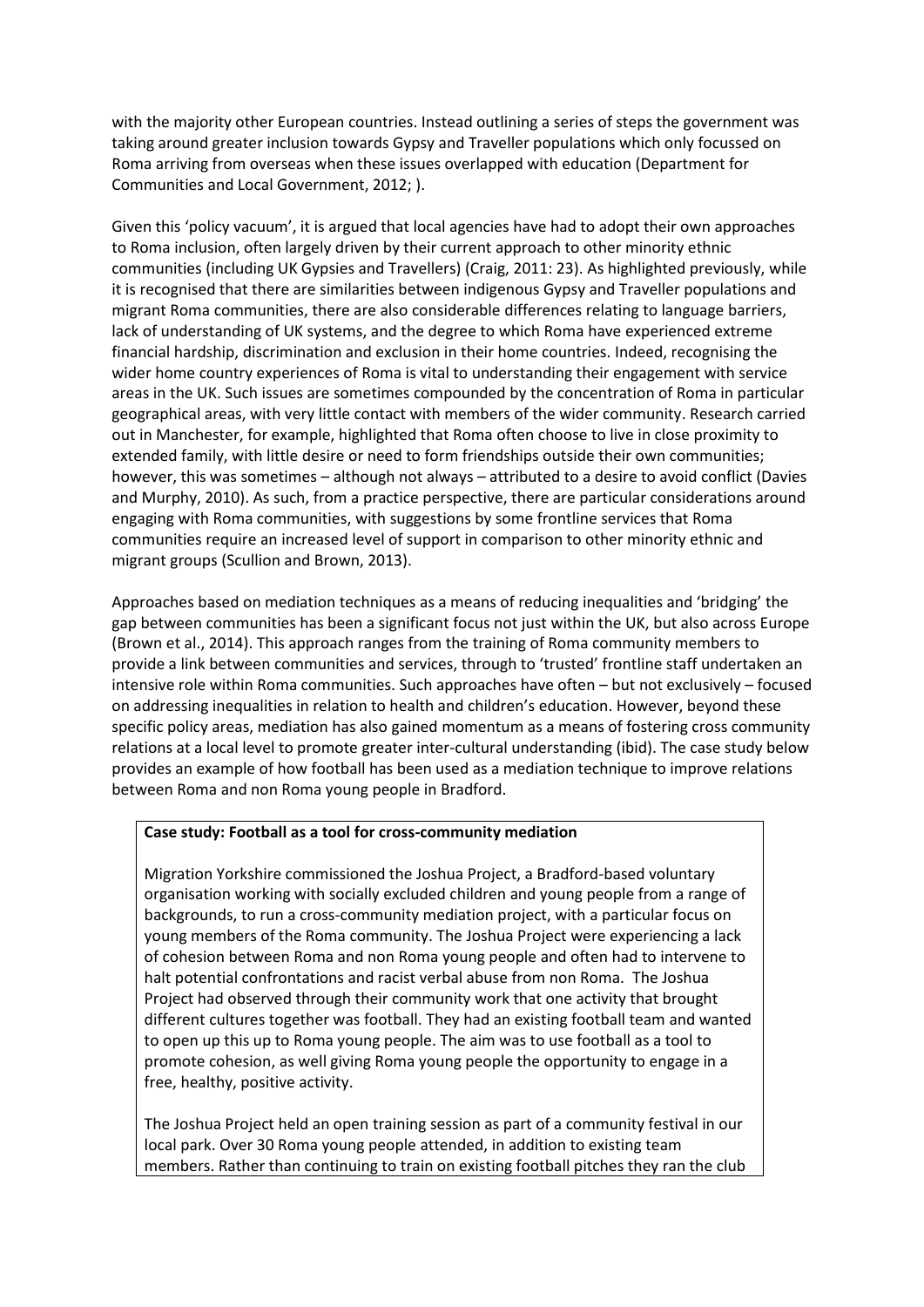from the local park each week. The activity was supported by a football coach and three of youth workers. The football coach provided the technical training whilst the youth workers informally used existing Show Racism the Red Card (SRTRC) resources to encourage the young people to recognise similarities but to also see the value of celebrating difference.

The project was successful in its aim to encourage cohesion and a greater understanding on the football field, but this also spread to 'street football' as well as other areas of community life, with the team mentality bringing the young people together. For example, the Joshua Project has observed Roma and non-Roma young people meeting outside of football training to play football together as well more mixing of the young people at the open youth club. The Joshua Project is now transferring some of the techniques applied to the football club to other youth activities and clubs to encourage more demographically representative participation.

From Roma MATRI[X https://romamatrix.eu/](https://romamatrix.eu/)

While there are many examples of positive initiatives, we need to recognise the changing social, economic and political context in which 'Roma inclusion' is situated. Firstly, the expansion of the EU to include Bulgaria and Romania; countries that are home to large Roma populations. There has also been a gradual change in the framing of the discourse about the place of the UK within the EU and the often largely negative discussions around EU migration, with concerns raised around the perceived impacts on housing, welfare and employment. For the most part, the deeply rooted discrimination experienced by so many Roma has not yet transferred into everyday discourse within the UK. However, there are signs that this is unfortunately beginning to change with an increase in negative media around Roma communities in particular geographical areas, for example the intervention in the media by the former Home Secretary David Blunkett in November 2013 (see BBC News, 2013).

At the same time, efforts to address the exclusion of Roma are taking place within a constrained economic context and the very services that often work with Roma communities in the UK (e.g. the local authority Traveller Education Support Service or Ethnic Minority and Traveller Attainment Services) are the ones that have often seen their services eroded by cutbacks given the lack of ringfenced funding (Bartlett et al., 2011: 103). This combination of a reduction in funding for areas that would support greater integration and mitigate some of the inequalities at the same time of a seemingly growing hostility to migrants in the UK raises significant concerns for Roma inclusion within the UK in the future.

#### **Reflection**

What are some of the issues faced by professionals working with Roma communities?

How could services be better designed to accommodate the range of issues faced by Roma communities?

#### **Conclusion**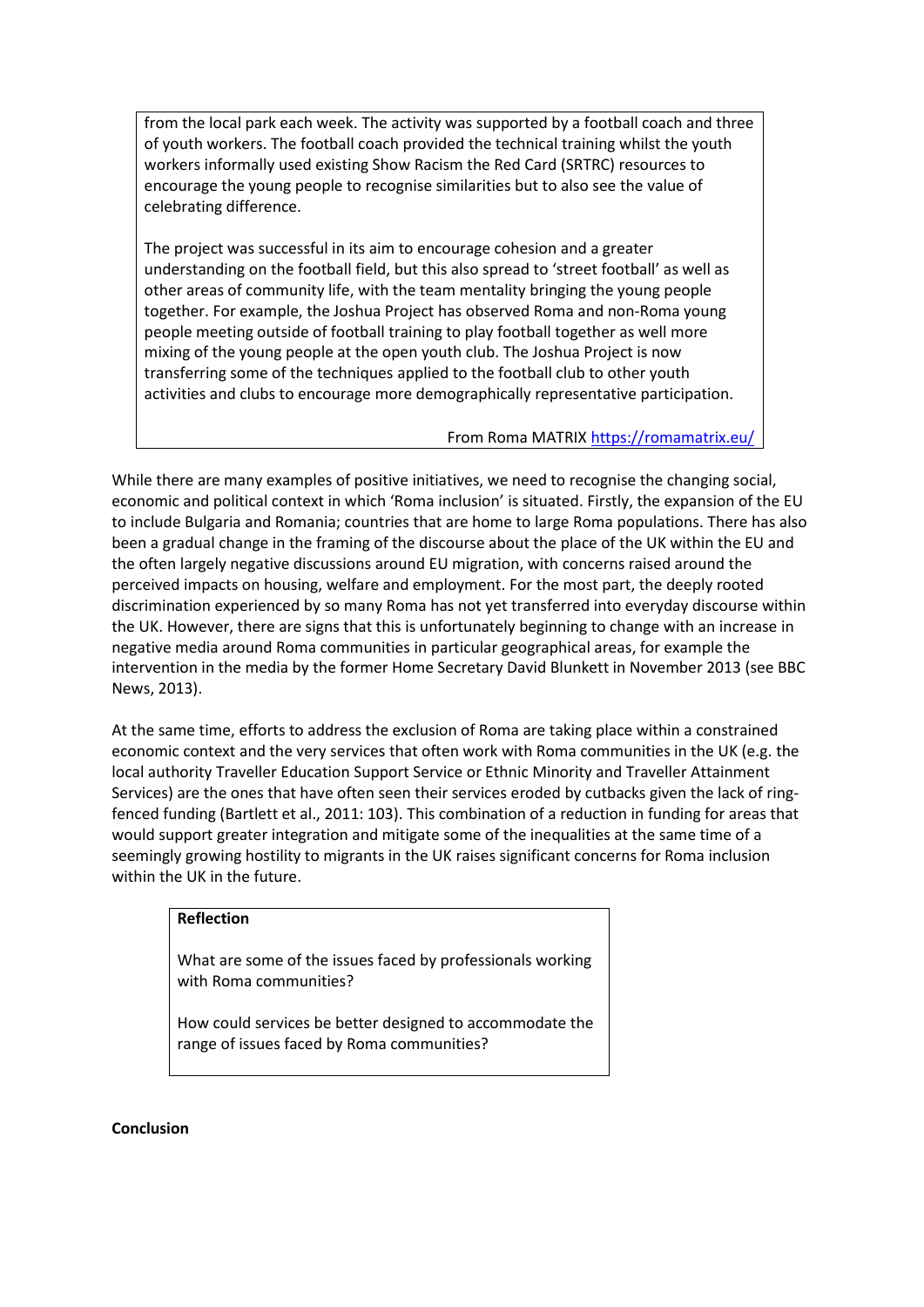This chapter has focussed on outlining the social exclusion of Roma populations who have migrated to the UK in recent years. This is set against a European policy context which, in recent years, has increasingly focused on trying to systematically tackle some of the core elements of social exclusion in education, employment, health and housing. The experience of such populations in their 'home' countries is particularly important, and this shows that Roma have invariably experienced low outcomes across a range of service areas, discrimination, under-representation in the democratic process and high levels of poverty in the majority of countries in which they feature. For those who can afford to leave their country, their migration to the UK is then a combination of these 'push' factors as well as the opportunity the UK often presents for improving their life chances. However, exclusion experienced by Roma often persists into the UK. This may be exacerbated by the reductions to funding for agencies experienced and equipped to work with multiply complex populations, as well as a broader anti-migrant discourse.

While we need to acknowledge and understand the exclusion faced by Roma communities, it is also essential to note that there are a number of areas where Roma and non Roma populations live relatively harmoniously as one part of an often very diverse community. A large number of Roma households are working in a variety of industries, skilled and unskilled, and Roma children are typically enrolled in local schools. Furthermore, as highlighted in research with Roma (see European Dialogue, 2009: Brown et al.,2013), discussions with Roma have suggested that their migration and settlement within the UK – and other Member States - has been a way to escape the constructed limitations and exclusions of being solely defined by their ethnicity as Roma.

#### **Further Reading**

- Goodwin, K and De Hert, P. (2013) *European Roma Integration Efforts – A snapshot*, Brussels University Press.
- Ryder, A., Cemlyn, S., & Acton, T. A. (2014). *Hearing the voices of Gypsy, Roma and Traveller communities: inclusive community development*, Policy Press.
- Sigona, N. and Trehan, N. (eds) (2009) *[Romani Politics in Europe: Poverty, Ethnic](http://romanipolitics.com/about/)  [Marginalisation and the Neoliberal Order](http://romanipolitics.com/about/)*, Palgrave.

#### **Relevant web links**

[www.romasource.eu](http://www.romasource.eu/) [www.romamatrix.eu](http://www.romamatrix.eu/) <http://www.errc.org/resource-centre> <http://www.erionet.eu/> <http://www.coe.int/en/web/portal/roma>

#### **References**

- Amnesty International (2011) *Briefing: human rights on the margins, Roma in Europe,* London: Amnesty International.
- Bartlett, W., Benini, R. and Gordon, C. (2011) *Measures to promote the situation of Roma citizens in the European Union,* Report for the European Parliament, Brussels: Directorate-General for Internal Policies, Policy Department C Citizens' Rights and Constitutional Affairs.
- Béland, D. (2007) 'The social exclusion discourse: ideas and policy change' *Policy & Politics,* 35 (1): 123–39.
- BBC News (2013) David Blunkett riot fear over Roma migrant tensions, 12<sup>th</sup> November, online at: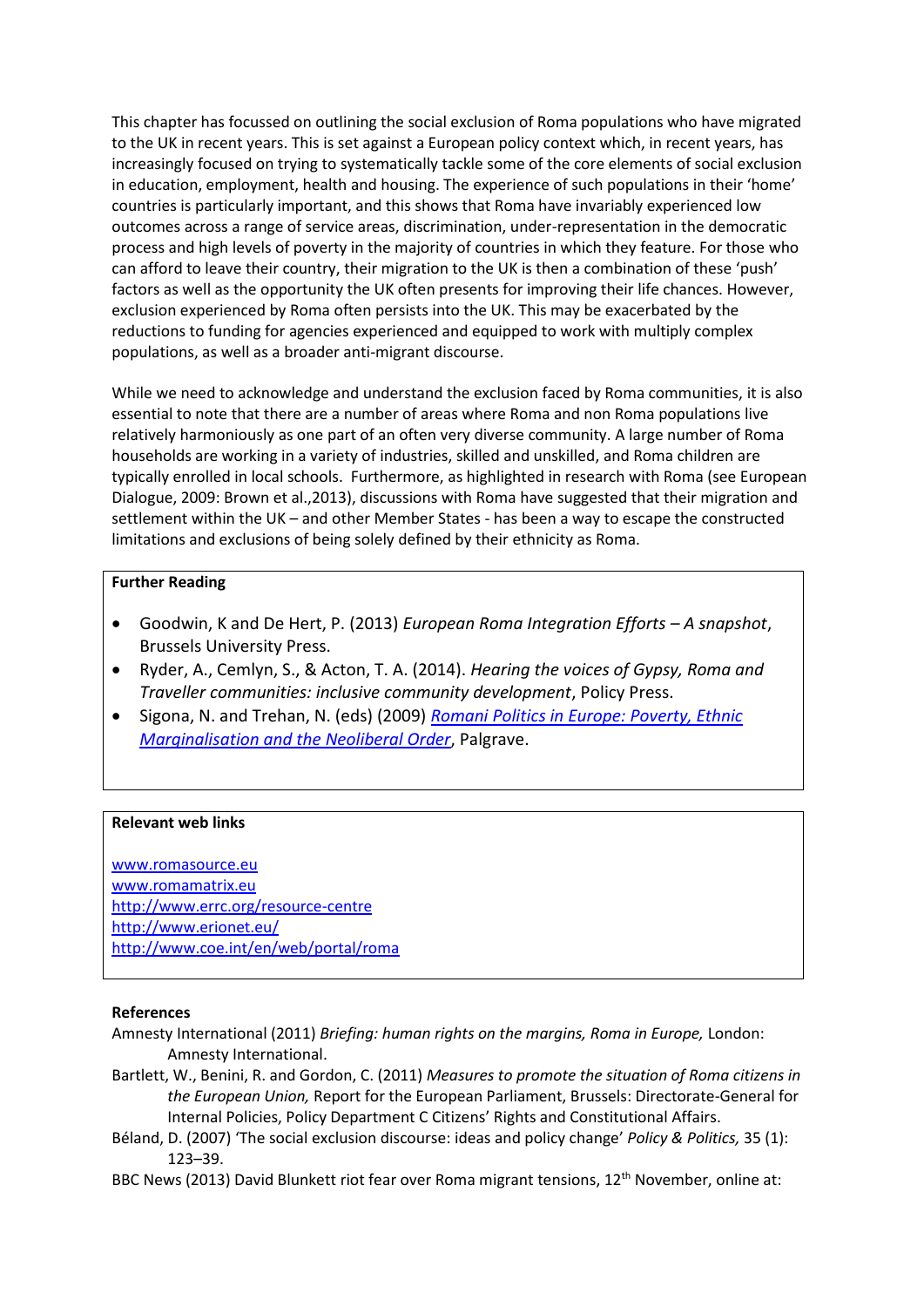<http://www.bbc.co.uk/news/uk-politics-24909979>

- Brown, P., Dwyer, P., Martin, P. and Scullion, L. (2014) *Roma Matrix Interim Research Report*, Salford: University of Salford, online at: [https://romamatrix.eu/roma-matrix-interim](https://romamatrix.eu/roma-matrix-interim-research-report)[research-report](https://romamatrix.eu/roma-matrix-interim-research-report) .
- Brown, P., Dwyer, P., Martin, P., Scullion, L. and Turley, H. (2015) *Rights, responsibilities and redress*? *Research on policy and practice for Roma inclusion in ten Member States*, Salford: University of Salford, online at: [https://romamatrix.eu/research/final-research-report.](https://romamatrix.eu/research/final-research-report)
- Brown, P., Dwyer, P. and Scullion, L. (2012) *Roma SOURCE: Interim Report*, report for Roma SOURCE (Sharing of Understanding Rights and Citizenship in Europe) project, Salford: University of Salford, online at[: http://www.romasource.eu/resources/research/.](http://www.romasource.eu/resources/research/)
- Brown, P., Dwyer, D. and Scullion, L. (2013) *The Limits of Inclusion? Exploring the views of Roma and non-Roma in six European Union Member States*, report for Roma SOURCE (Sharing of Understanding Rights and Citizenship in Europe) project, Salford: University of Salford, online at[: http://www.romasource.eu/resources/research/.](http://www.romasource.eu/resources/research/)
- Brown, P., Martin, P. and Scullion, L. (2013) *Migrant Roma in the United Kingdom: Population size and experiences of local authorities and partners*, Salford: The University of Salford.
- Brown, P., Martin, P. and Scullion. L. (2014) 'Migrant Roma in the United Kingdom and the need to estimate population size'. People, Place and Policy, 8 (1): 19-33.
- Brown, P. and Scullion, L. (2010) "Doing research' with Gypsy-Travellers in England: reflections on experience and practice', *Community Development Journal*, 45: 169-185.
- Clark, C. (1998) Counting Backwards: the Roma 'numbers game' in Central and Eastern Europe. *Radical Statistics*, 68, 4.
- Clark, C. and Greenfields, M. (2006) *Here to Stay: The Gypsies and Travellers of Britain*, Hatfield: University of Hertfordshire Press.
- Commission of the European Communities (2008) *Commission Staff Working Document. Accompanying the Communication from the Commission to the European Parliament, the Council, the European Economic and Social Committee and the Committee of the Regions. Non-Discrimination and Equal Opportunities: A Renewed Commitment Community Instruments and Policies for Roma Inclusion.* Brussels: European Commission.
- CoE (2006) *Roma and Travellers Glossary,* Brussels: Council of Europe.
- CoE (2011a) *Defending Roma human rights in Europe*, Brussels: Council of Europe.
- CoE (2011b*) Protecting the rights of Roma*, Strasbourg: Council of Europe.

Craig, G. (2011) *United Kingdom: Promoting Social Inclusion of Roma: A Study of National Policies*, European Commission, online at: [http://ec.europa.eu/social/main.jsp?catId=1025&langId=en&newsId=1407&moreDocument](http://ec.europa.eu/social/main.jsp?catId=1025&langId=en&newsId=1407&moreDocuments=yes&tableName=news)

[s=yes&tableName=news](http://ec.europa.eu/social/main.jsp?catId=1025&langId=en&newsId=1407&moreDocuments=yes&tableName=news) Davies, J. and Murphy, J. (2010) *What's working: conversations with Manchester's Romanian Roma community living in Longsight and Levenshulme*, Manchester City Council Children's Services International New Arrivals, Travellers and Supplementary Schools Team, online at: <http://www.natt.org.uk/sites/default/files/documents/whats-working.pdf>

Department for Communities and Local Government (2012) *Progress report by the ministerial working group on tackling inequalities experienced by Gypsies and Travellers*. London: DCLG.

European Commission (2011) *Working together for Roma inclusion – The EU Framework explained,*  Belgium: European Commission.

European Commission (2012) *National Roma Integration Strategies: A first step in the implementation of the EU Framework*, Belgium: European Commission.

European Commission (2014) *Report on the implementation of the EU framework for National Roma Integration Strategie*s, Belgium: European Commission.

European Dialogue (2009) T*he movement of Roma from new EU Member States: A mapping survey of A2 and A8 Roma in England,* report for the Department for Children, Schools and Families (DCSF), online at: [http://equality.uk.com/Resources\\_files/movement\\_of\\_roma.pdf](http://equality.uk.com/Resources_files/movement_of_roma.pdf)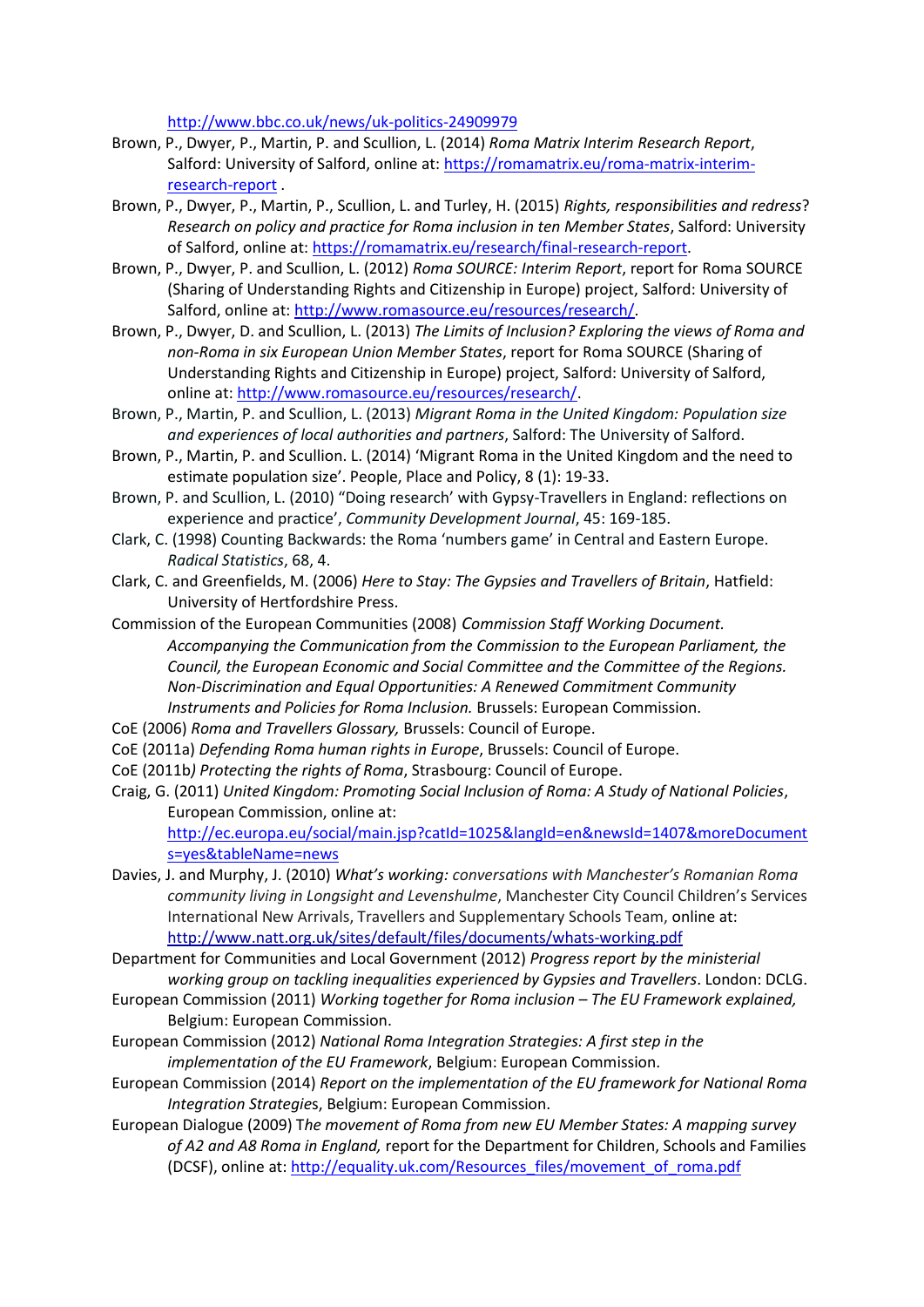European Roma Information Office (ERIO) (2010) *Fact sheet: breaking the poverty cycle of Roma, Brussels,* European Roma Information Office available at:

<http://erionet.org/site/upload/pubblications/factsheets/Factsheeton%20poverty.pdf>

- European Roma Rights Centre (ERRC) (2004) *Stigmata: Segregated Schooling of Roma in Central and Eastern Europe*, Budapest: European Roma Rights Centre.
- ERRC (2010) *Standards do not apply: inadequate housing in Romani communities,* Budapest: European Roma Rights Centre.
- ERRC (2011) *Factsheet: Roma Rights record*, 8 April 2011, Budapest: European Roma Rights Centre.
- Farkas, L. (2007) *Segregation of Roma Children in Education: Addressing Structural Discrimination through the Race Equality Directive*, Luxembourg: European Commission.
- Friedman, E., Gallová Kriglerová, E., Kubánová, M. and Slosiarik, M. (2009) *School as Ghetto: Systemic Overrepresentation of Roma in Special Education in Slovakia*, Budapest: Roma Education Fund.
- Hills, J., Le Grand, J. and Piachaud. D. [eds.] (2002) *Understanding social exclusion,* Oxford, Oxford University Press.
- Horton, M. and Grayson, J. (2008) *Roma New Migrants: Local Research in the UK and European Contexts*, A Conference Report of Roma New Migrants: A Research and Information Day.
- Husband, C. (ed) (1987) *'Race' in Britain: Continuity and Change*, [2nd Edition], London: Hutchinson.
- Kenrick, D. and Clark, C. (1999) *Moving On: The Gypsies and Travellers of Britain*, Hatfield: University of Hertfordshire Press.
- Kovats, M. (2001) Problems of Intellectual and Political Accountability in Respect of Emerging European Roma Policy, *Journal on Ethnopolitics and Minority Issues in Europe (JEMIE)*, 1/2001: 1-10.
- Lajčáková J. (2014) Roma MATRIX Country Report: Slovakia. Available at: <https://romamatrix.eu/slovakia-country-report>
- Levitas, R., Pantazis, C., Fahmy, E., Gordon, D., Lloyd, E. and Patsios, D. (2007) *The Multi-Dimensional Analysis of Social Exclusion*, Report for the Social Exclusion Task Force, London: The Cabinet Office.
- Lødemel and Trickey (2001) *An offer you can't refuse: workfare in international perspective*, Bristol: The Policy Press.
- Matras, Y. (2013) *Scholarship and the Politics of Romani Identity: Strategic and Conceptual Issues*, RomIdent Working Papers No. 1, University of Manchester, online at: [http://romani.humanities.manchester.ac.uk/virtuallibrary/librarydb/web/files/pdfs/354/Pap](http://romani.humanities.manchester.ac.uk/virtuallibrary/librarydb/web/files/pdfs/354/Paper1.pdf) [er1.pdf](http://romani.humanities.manchester.ac.uk/virtuallibrary/librarydb/web/files/pdfs/354/Paper1.pdf)
- McGarry, A. (2011) 'The Roma voice in the European Union: between national belonging and transnational identity', *Social Movement Studies,* 10: 3, 283-297.
- Molnár, Á ., Ádám, B., Antova, T., Bosak, L. ,Dimitrov, P., Mileva, H., Pekarcikova, J., Zurlyte, I., Gulis, G., Ádány, R. and Kósa, K. (2011) 'Health impact assessment of Roma housing policies in Central and Eastern Europe: a comparative analysis', *Environmental Impact Assessment Review,* 32 (1) :7-14.
- O'Nions, H. (2010) 'Different and unequal: the educational segregation of Roma pupils in Europe', Intercultural Education, 21:1, 1-13.
- Pantea, M.C. (2014) Roma MATRIX Country Report: Romania. Available at: <https://romamatrix.eu/romania-country-report>
- Poole, L. (2010) 'National Action Plans for Social Inclusion and A8 migrants: The case of the Roma in Scotland', *Critical Social Policy,* 30: 245-66, online at: <http://csp.sagepub.com/content/30/2/245.full.pdf>
- Phillips, D. (2010) 'Minority ethic segregation, integration and citizenship: a European perspective, *Journal of Ethnic and Minority Studies,* 36, 2 :209-225.
- Ratcliffe, G. (2011) *The needs of the Slovak Roma community in Sheffield: A summary report*, Sheffield: NHS Sheffield